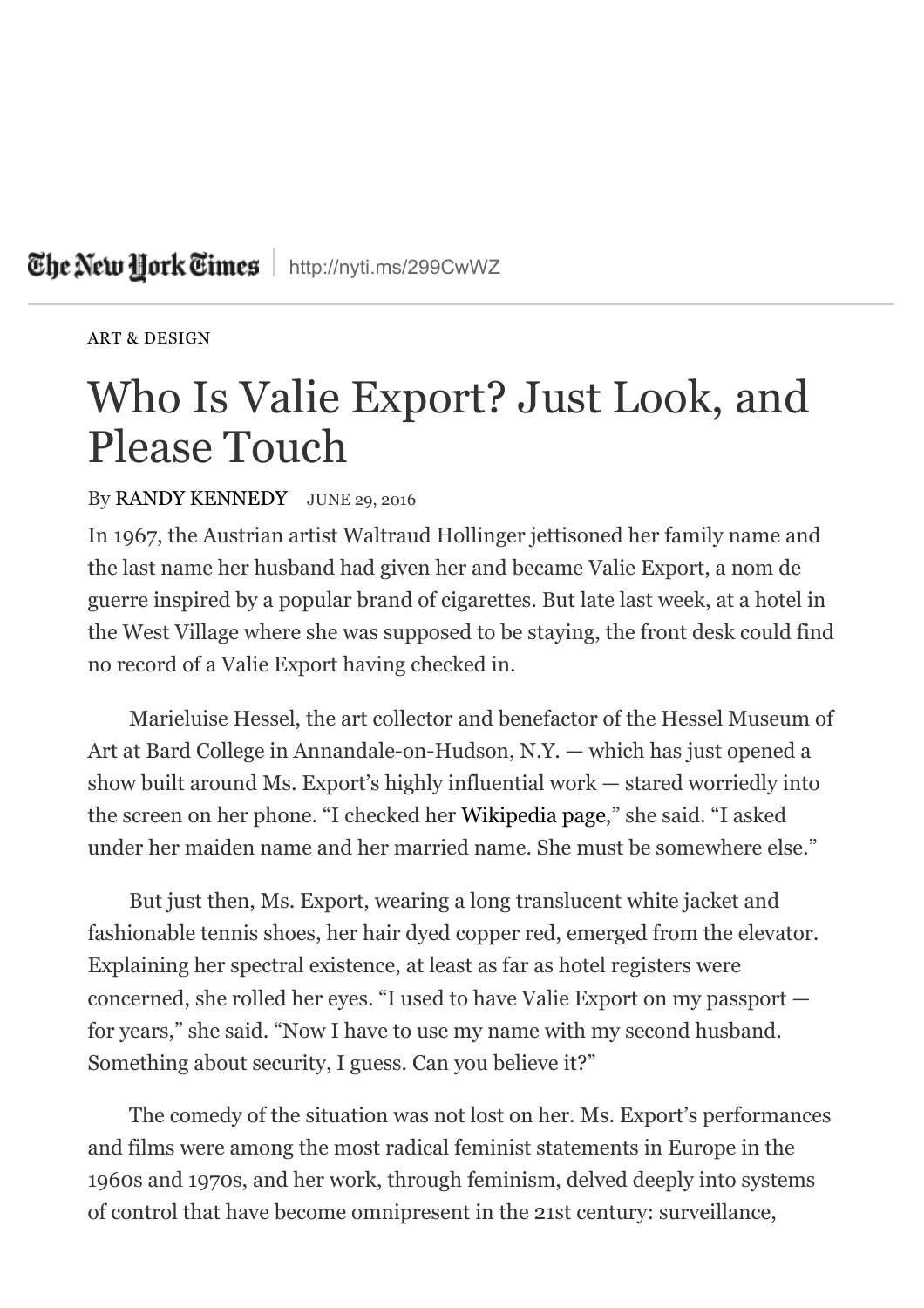information as power, unseen political machinations.

"Lots of things have changed for the better since I was young — but some things haven't changed so much," said Ms. Export, 76, one of three daughters raised by a widowed mother in the city of Linz, where she became aware at an early age of the social stultification of postwar Austria and also, she said, "my own clear sense that something else was really not right, that boys were allowed to do so much more than girls."

The things she did as an artist in her first years — under the heading of what she called "expanded cinema" — shocked even those who knew her well. In ["Tap and Touch Cinema,](http://www.moma.org/collection/works/109931?locale=en)" in 1968, she fashioned a small theater with curtains and wore it over her chest, inviting people in public to reach inside and touch her bare breasts — an act that remained unseen, experienced only by her and the participant, though the expression on her face and on the faces of those who [took part formed its own street theater. In her best-known work, "Action Pants:](http://www.tate.org.uk/art/artworks/export-action-pants-genital-panic-p79233) Genital Panic," she stalked around a Munich art-film theater in 1968, wearing a leather jacket and pants with the crotch cut out, challenging the audience to look at a "real woman" instead of just images of women.

The exhibition at [Bard,](http://www.bard.edu/ccs/exhibitions/invisible-adversaries/) "Invisible Adversaries," is structured around Ms. Export's 1977 [feature film of the same name,](https://vimeo.com/41461043) a horror/sci-fi story of a woman who comes to believe that space aliens are taking over the minds of her fellow citizens, particularly men. The show's curators, Tom Eccles, the executive director of the Center for Curatorial Studies at Bard, and Lauren Cornell, a curator at the New Museum, use the film's paranoia to bring in work by generations of artists — some of them Ms. Export's contemporaries, like Bruce Nauman and Ida Applebroog, but mostly younger artists, many of them women, for whom her work blew open doors: Lorna Simpson, K8 Hardy, Hito Steyerl, Trisha Donnelly and Emily Jacir, among others.

"Students and other artists are really drawn to her because of the courage and intensity of her work," said Ms. Cornell, a self-described "Valie Export superfan" who felt that Ms. Export's most important film and her performances were "really apt for our present moment."

Ms. Export has never had the art-world presence of many of her peers, who were also pursuing boundary-busting, tough-to-take performance beginning in the 1960s: Chris Burden, who had himself [shot](https://www.youtube.com/watch?v=26R9KFdt5aY) and crucified; Carolee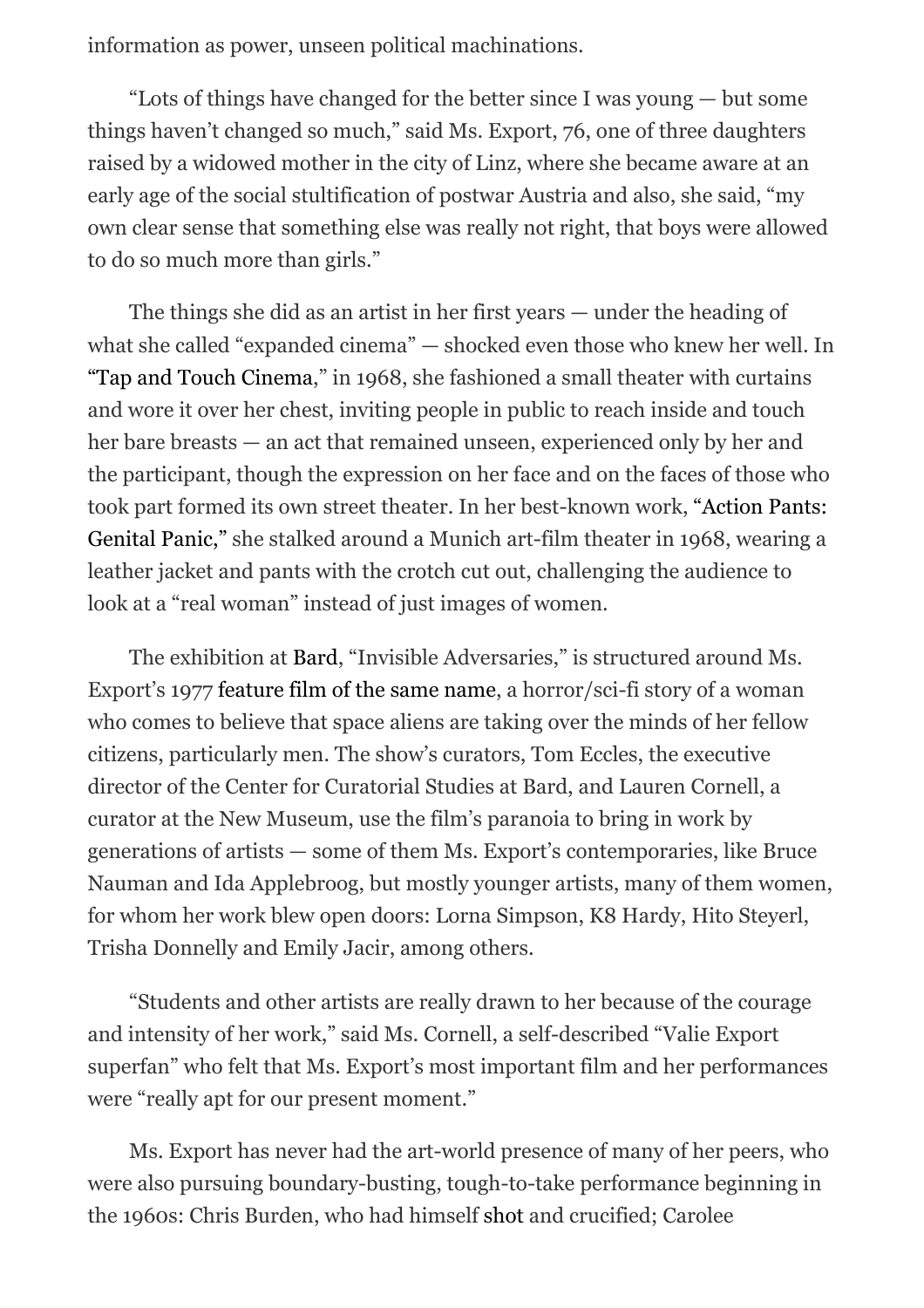Schneemann, who [pulled a scroll from her vagina](http://hyperallergic.com/232342/forty-years-of-carolee-schneemanns-interior-scroll/) in a performance; or Marina Abramovic, Ms. Export's friend, who has transformed into a kind of pop star after years of provocative, physically grueling performance.

In part, this was because the commercial art world frustrated Ms. Export, who continues to live and work in Vienna and has spent little time in art circles in the United States. "My art is my identity," she said during an interview over coffee, mostly in English, with Ms. Hessel and Ms. Hessel's sister Christina Lockwood (both born and raised in Munich), present to handle the rare German phrase. "It's my self and my consciousness and my children, and a gallery always takes more than it gives back. It's not a very good system."

Ms. Export (she prefers her name rendered in all capitals, like a brand) supported herself mostly by teaching, raising her daughter from her first marriage, who now lives in Los Angeles. (Her second husband died recently.) "Mostly, in my life, I have lived very poorly," she said. "That's how I got by." She added: "I guess I have been a little jealous of some of the people from my time that I lived in Vienna, and people just didn't know me as well as the Americans."

But that has been changing. The Museum of Modern Art acquired a large body of Ms. Export's work in 2012, after organizing [a film retrospective in 2007.](http://www.moma.org/calendar/film/519?locale=en) Ms. Hessel's collection at Bard has extensive holdings of her work, which Mr. Eccles said was almost criminally undervalued when Ms. Hessel began buying them.

"They were as cheap as hell, and you can quote me on it," he said. "About a third of the cost of something made by a recent graduate from Columbia art school. And it's still pretty true." (Her prime photographic documentations tend [to cost less than \\$50,000.\) He added: "She's a very modest, self-effacing person.](https://www.artsy.net/artist/valie-export?for_sale=true) She knows where she stands in the world, but she's not a self-promoter. She's not a performer in that sense."

At a talk at Bard on Saturday, the standing-room-only crowd seemed a bit stunned, given Ms. Export's aura of legend, by the presence of "a rather professorial, kindly elderly lady," Mr. Eccles added. "I think people were expecting some fierce proto-Amazonian."

In the interview, Ms. Export, winking and smiling coyly, said: "To be a legend — it's really very difficult." Reputation-wise, she said she was happiest